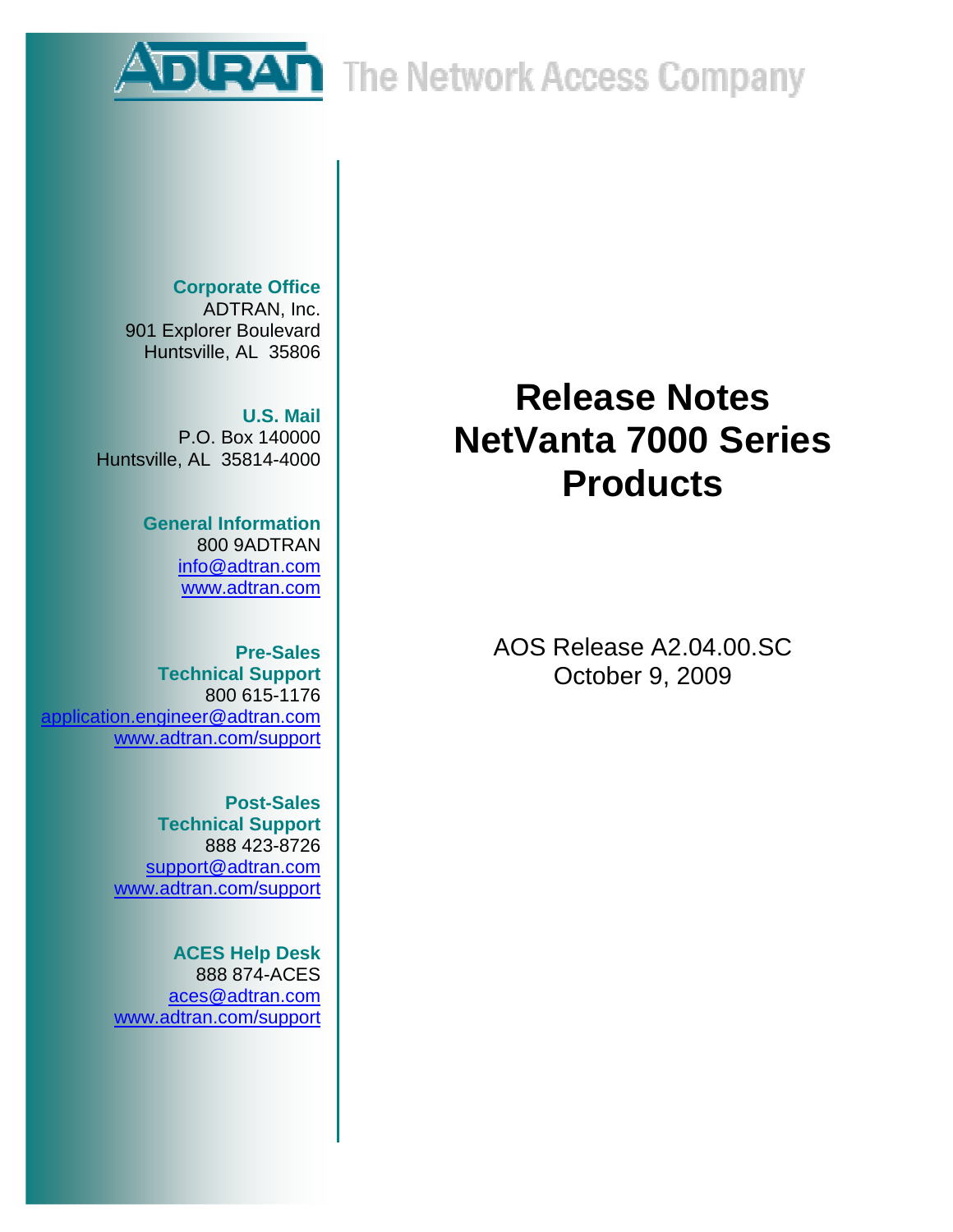## **Contents**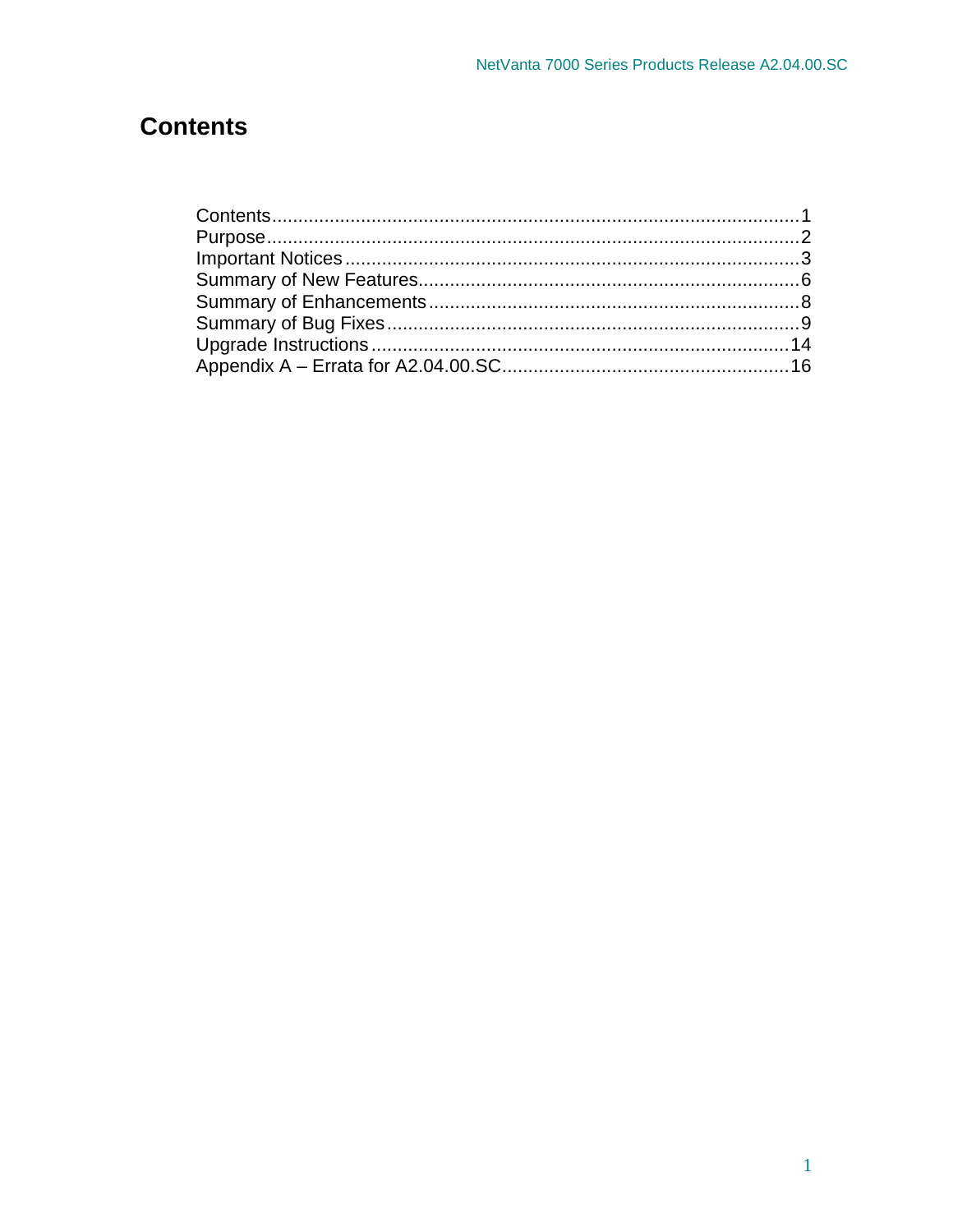## **Purpose**

AOS Release A2.04.00.SC provides several new IP-PBX features, enhances existing features and addresses several field issues as well

AOS A2.04.00.SC is considered a Generally Available (GA) release. This AOS is recommended only for new installations and existing installations that were waiting for solutions included in this release. Prior to the GA release this AOS has been subjected to both Design Verification and Product Qualification testing as well as completed field beta testing in both supervised and unsupervised capacity. Results obtained during this testing have been evaluated and the code has been determined to be ready for general availability. Issues discovered during testing but not addressed in this build are listed as Errata in Appendix A.

| <b>Stage</b>                       | <b>Status</b> | <b>Date</b> |
|------------------------------------|---------------|-------------|
| Internal and Field Evaluation      | Completed     | 8/3/2009    |
| <b>Controlled Release</b>          | Completed     | 10/7/2009   |
| <b>Generally Available Release</b> | Available     | 10/9/2009   |

A listing of available documents for this release appears in Appendix B. Further configuration guides, white papers, data sheets, and other documentation may be found in ADTRAN's Knowledgebase, http://kb.adtran.com.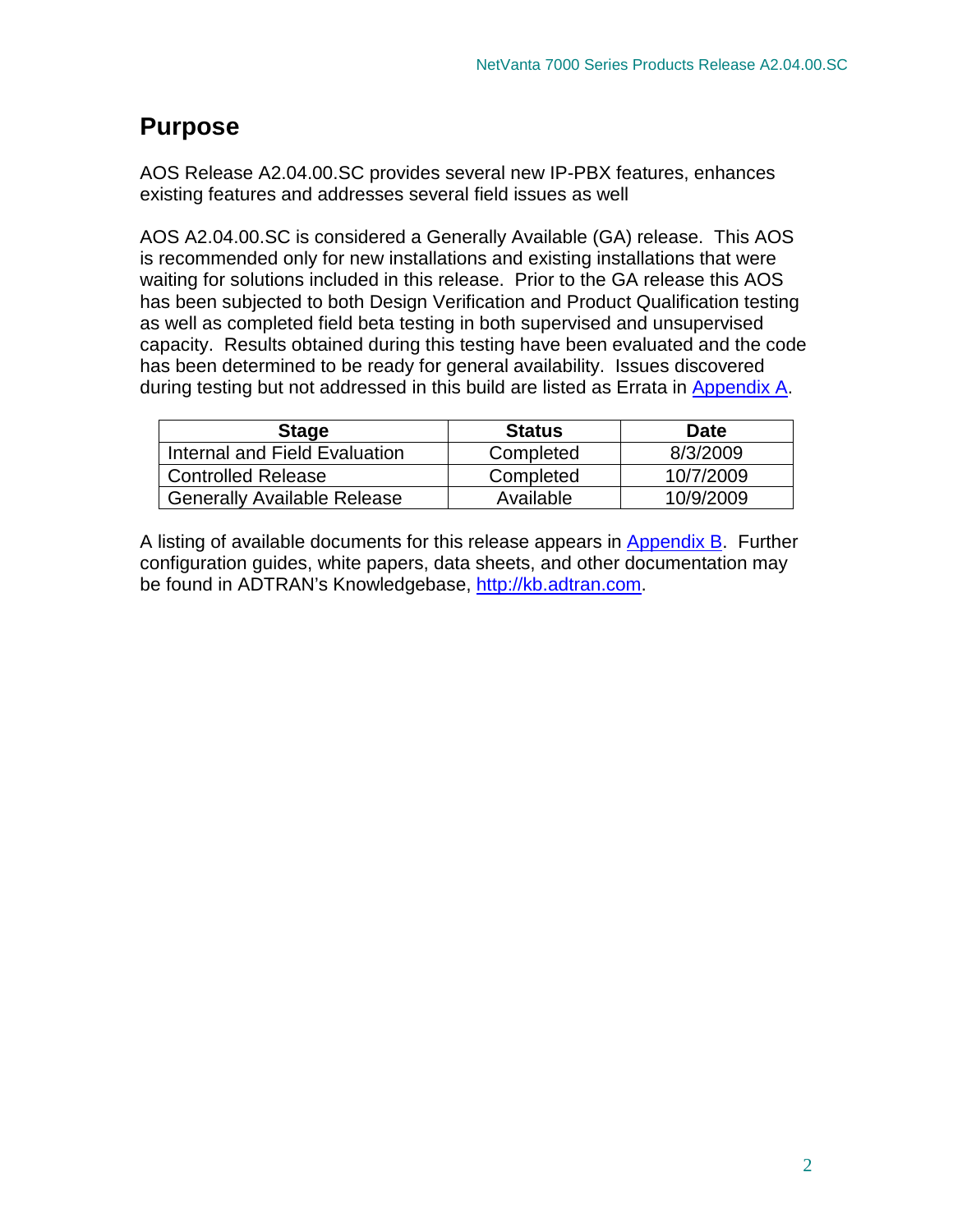## **Important Notices**

## **NetVanta 7100 Hardware Considerations for AOS A2.04 and beyond**

ADTRAN takes great pride in providing new and innovative features for its customers. Continuing in the same tradition we are now releasing AOS A2.04 in a controlled release manner. The new features coming with this release warrants some attention before use by the customers, specifically the choice of the hardware platform on which the new AOS will be installed

There have been 2 revisions of NetVanta 7100 hardware in the field. These are denoted by different part numbers: 1200796L1 (old) and 1200796E1 (new). Starting with AOS release A2.04, we don't recommend AOS use on the 1200796L1 (old) units. These units continue to be field worthy, and would continue to perform as expected for their useful life on previous software revisions. However due to differences in hardware, some or all of the new features may not be supported on the older hardware (1200796L1).

The 1200796L1 is explicitly not recommended for use for the following features

- Support for more than 50 users (DSP resources were increased on 1200796E1 units, allowing additional TDM to IP conversions). The user limit should on the 1200796L1 remains unchanged.
- Use of SIP trunks that require the NV7100 to do the transcoding. (This conversion is required, if the SIP trunk provider does not support G.729)
- Use of the Echo Return Loss (ERL) tool

While there aren't any other known constraints for the other features at this time, please keep yourself updated on any future advisory by ADTRAN. The recommended hardware for the AOS A2.04 feature is 1200796E1. Feel free to discuss with your ADTRAN representative on what options you have in case you have an L1 unit, and you still want to use AOS A2.04 features

## **Recommended AOS Image location(s)**

AOS images can be stored on FLASH/NONVOL as well as on CFLASH. However, it is recommended that the Primary AOS image be stored on FLASH/NONVOL and the backup image be stored on CFLASH. One reason for this is that starting with AOS A2.01.00, there will no longer be enough space on FLASH/NONVOL to store 2 versions of AOS firmware. To copy the current image from FLASH/NONVOL to CFLASH, use the command "copy flash <filename> cflash <filename>".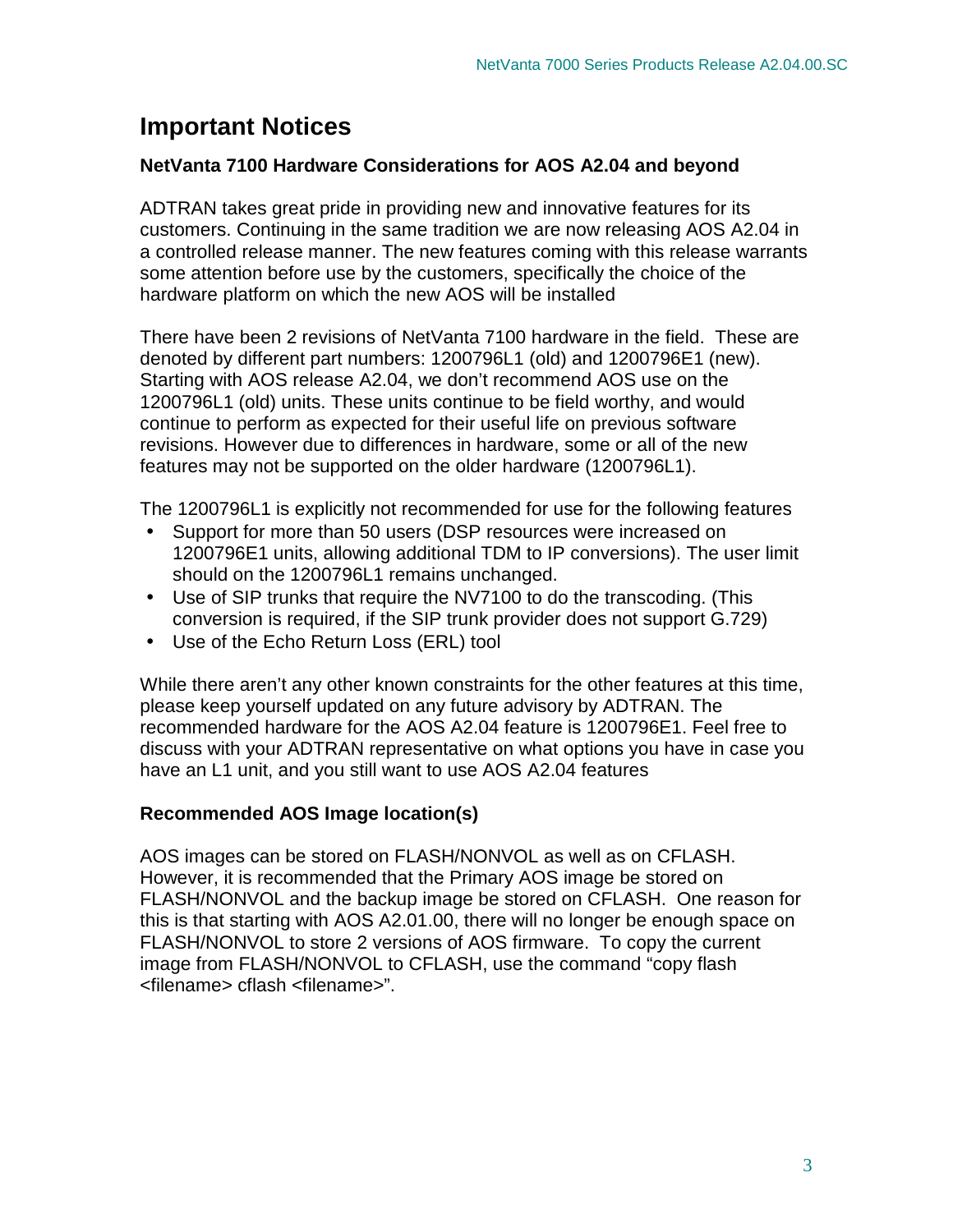## **Notice of Defined Voicemail File Limit**

Starting with AOS A2.04.00.SA, the NetVanta 7000 Series products can maintain a maximum of 3000 voicemails per system. The implementation of voicemail message expiration will allow the system to remain within the defined limit. Upgrading the CFLASH drive to a larger drive will not result in more voicemail storage and is therefore not recommended.

## **Required Phone Firmware**

For this AOS Version, the following versions of phone firmware are required to address issues found in the field and to support new features added with this AOS release. For instructions on upgrading to these phone firmware versions, see the Upgrading Instructions section on page 14 of this document.

- ADTRAN IP 700 Series Phones Version 1.3.11
- Polycom Phones Version 3.1.3b application and version 4.1.2b bootrom.

These files can be downloaded by going to http://www.adtran.com/support, selecting Software Downloads, and choosing the appropriate Phone Model under IP 700 Series. Contact ADTRAN Post Sales Technical Support if you are unable to download these files.

## **AOS Versions for SIP Trunking and Networking Applications**

For NetVanta 6355 and Total Access 900 Series products used in SIP Trunking applications involving the NetVanta 7000 Series, AOS A2.04.00 for these products is required for proper operation. For SIP Networking between NetVanta 7000 Series products, the same AOS version should be used in each product with A2.04.00.SC being the currently recommended version.

## **Default Firewall Configuration Changes**

## **NOTE: This change only impacts remote phones and SIP trunking applications. Changes to default behavior do not impact local phones on the NV7000 series. ADTRAN has made this change to increase security of voice platforms when connected to the Internet.**

- In AOS versions A2.01.00 through A2.03.00.SC, the default Public policy class allowed SIP traffic (destined for UDP port 5060) inbound.
- For AOS A2.04.00. SA and above, this traffic is no longer allowed by default. Instead the installer is required to selectively customize the Public policy class to allow SIP traffic from remote sites and SIP Trunking providers.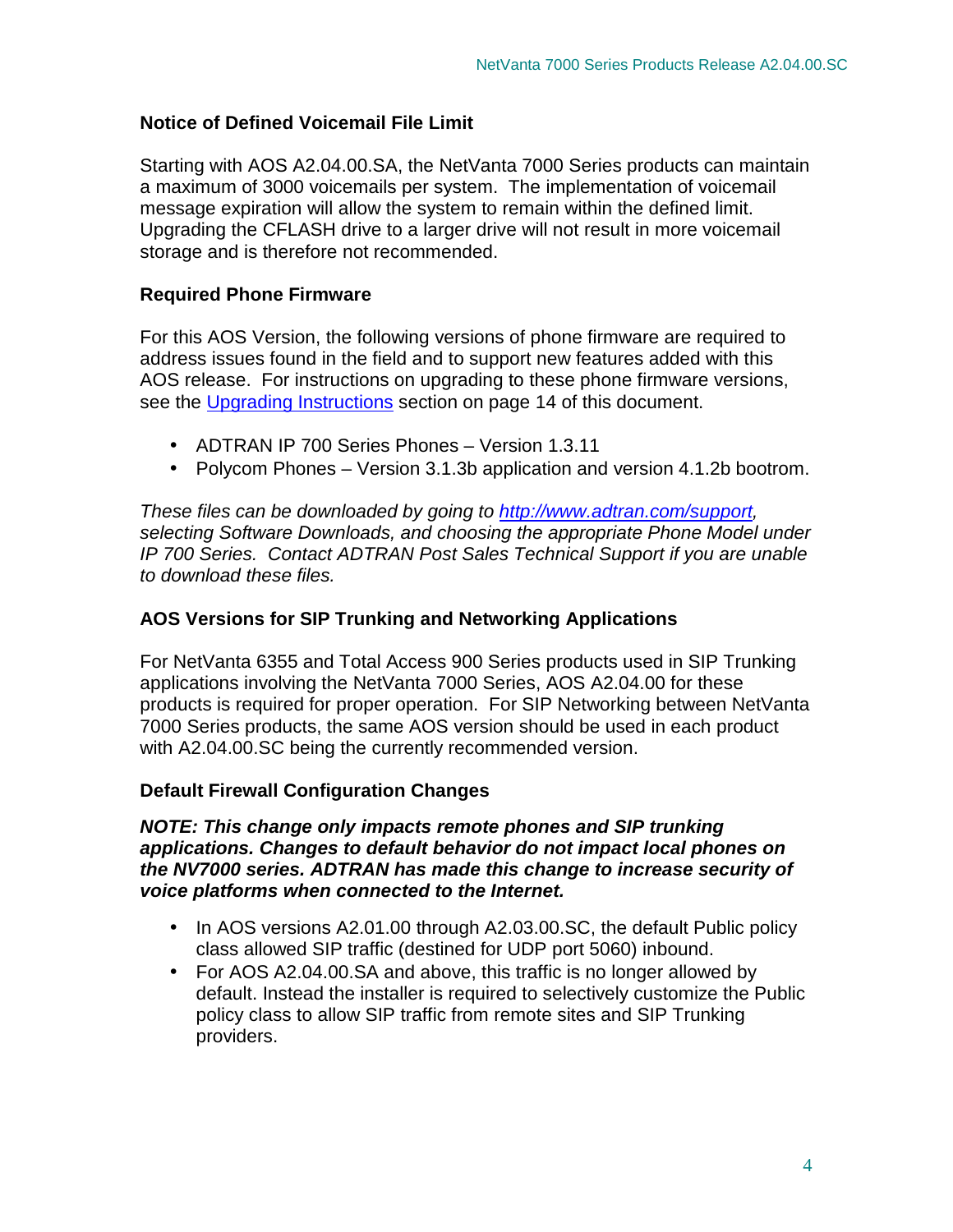## **Updated list of Supported IP Phones**

The web interface has been updated to reflect support for the following phones phone config generation with the NetVanta 7000 Series products:

- ADTRAN IP 706
- ADTRAN IP 712
- Polycom Soundpoint IP 320/330
- Polycom Soundpoint IP 430
- Polycom Soundpoint IP 501
- Polycom Soundpoint IP 550
- Polycom Soundpoint IP 601/650
- Polycom Soundstation IP 4000/6000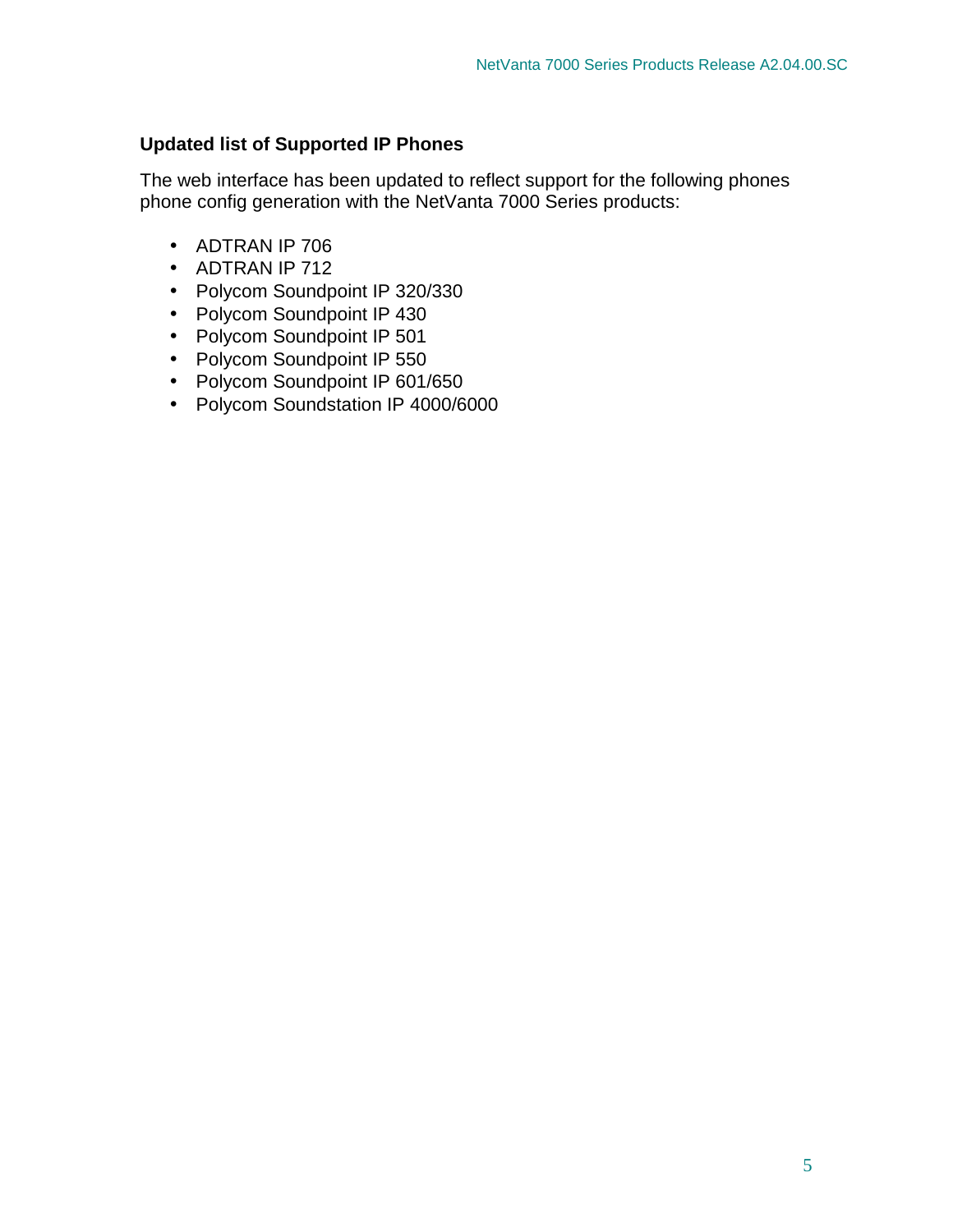## **Summary of New Features**

This section highlights the major features, commands and behavioral changes for AOS A2.04.00.SC.

#### Increased Voice User Support (from 50 to 100 users)

- Starting with AOS A2.04, the same NetVanta Chassis of 7100 and 7060 will be able to support up to 100 SIP Station accounts. This is double the number of previously supported maximum IP Stations.
- The above capacity enhancement is accompanied by:
	- A doubling of the voicemail storage capacity from a previously stated maximum of 1,500 voicemails to 3,000 voicemails.
	- The number of voicemail boxes increase from 80 to the new maximum value of 130.
	- The number of Auto Attendant and Voicemail ports continues to be 8 each, thus allowing for 8 simultaneous sessions of AA and VM each.

NOTE: Configuring and using more than 50 users is not recommended for first hardware version NetVanta 7100s. See the statement under *Important Notices* earlier in this document for how to identify the hardware version of your NetVanta 7100. The NetVanta 7060 and second hardware version NetVanta 7100 are unaffected.

## Handset Paging Groups

- This feature allows the user to page other phones directly through the speakerphone. This is helpful for environments where Overhead Paging is not available or practical. For environments that need both methods of paging, the Overhead Paging port on the NV7000 Series can be included in the configured Paging Group.
- The page is delivered live rather than being stored and played back through the phones.
- To define which phones will be paged, you can configure a Paging Group and add those phones as members of the group.
- For more details on this feature, refer to the Technical Support Knowledgebase guide.

NOTE: Configuring and using Handset Paging Groups is not recommended for first hardware version NetVanta 7100s. See the statement under *Important Notices* earlier in this document for how to identify the hardware version of your NetVanta 7100. The NetVanta 7060 and second hardware version NetVanta 7100 are unaffected.

**Capabilities** 

- Paging Groups can be members of other Paging Groups. For example, the Sales Paging Group and the Service Paging Group can both be part of a Paging Group. However the combined membership of such a group should not exceed the recommended maximum members in a paging group.
- Paging Group members that are on a call will not be interrupted, but the page will be presented as another call if they have an available appearance.
- Phones that are forwarded or have Do Not Disturb (DND) enabled will not receive the page and this will not interfere with the presentation of the page to other phones in the group.
- If the G.729 codec (default) is used, one "beep" is played for the caller to note that all phones are ready to receive the page and to proceed with the announcement. Two "beeps" are played if one or more phones cannot receive the page but the caller can still proceed with the announcement.
- Page recipients may be local or remote users.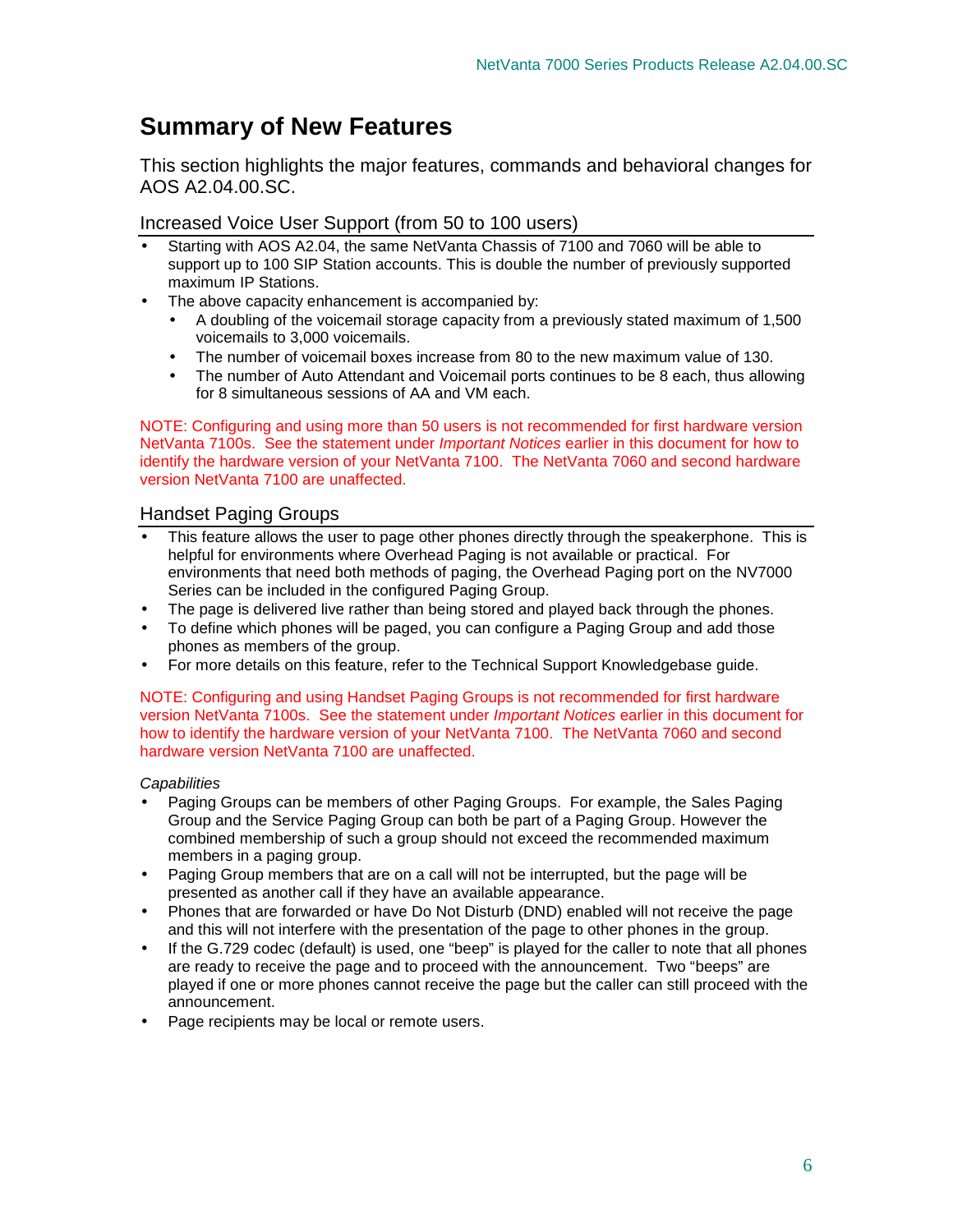#### **Restrictions**

- A maximum of 16 phones can be paged at one time across all Paging Groups. Hence 16 is the maximum number of recommended members to be added to any one paging group.
- A maximum of 10 Paging Groups can be defined in the system.

## Direct Transfer to Voicemail on Polycom phones

• With AOS A2.04.00.SC and Polycom 3.1.3b firmware, a call can now be transferred directly to Voicemail from a Softkey on the Polycom phone. The "SendVM" key is available during a call if you press the "More" key. Press "SendVM", enter the desired mailbox and press the "Enter" key.

## Enhanced SIP Authentication Password (Security Enhancement)

 A 16 digit alphanumeric password can now be assigned and used for SIP User Account registrations. The default passwords remain the same as before.

## Shared Call Appearances

- Allows a Shared Line Account (SLA) to be configured, but not associated with a Trunk Account. This will allow the Shared Call Appearance (SCA) to appear on multiple phones for a small office environment.
- The advantage of this feature is that the same extension can now appear on multiple phones, thus allowing a user to have simultaneous ring and public hold across those phones with the shared call appearance.
- Another advantage of this feature is that you can allow DIDs from SIP or PRI trunks to show up as "appearances" on a phone and emulate the same Shared Line Account/Key System functionality previously available only with analog lines.

#### **Capabilities**

- SCAs can be configured and appear on multiple phones.
- SCAs can now be created as dial-able extensions and be called from any other endpoint.
- Calls received on a SCA can be placed on Public Hold and be available from any other phone that has that SCA configured.

#### **Restrictions**

- Only 1 call can be received per SCA. Call Waiting is not supported.
- Aliases and DIDs cannot be configured on an SCA. Instead, you should create the SCA as a dial-able extension.
- SPRE codes are not supported from SCAs (or SLAs).
- Voicemail is not available for a SCA. You can, however, configure Call Coverage to a specific mailbox.
- A SCA cannot be placed on Forward or DND.
- Call permissions or restrictions are based on the private extension of the phone. If no private extension is used on that phone, then the permissions or restrictions of the SCA are used.

## DNIS over FXS

- FXS interfaces will now be able to send dialed digits out to devices on the FXS interface via DTMF.
- This feature is helpful when sending calls to an attached fax server with analog interfaces.
- It can be enabled on the User Account associated with the FXS interface from the web interface or from the CLI with the command "dnis-digits x" where "x" is 1-16 digits.
- The DNIS digit outpulse can be configured with delays before sending digits (after the call is answered) and before connecting the call but after the digits have been sent.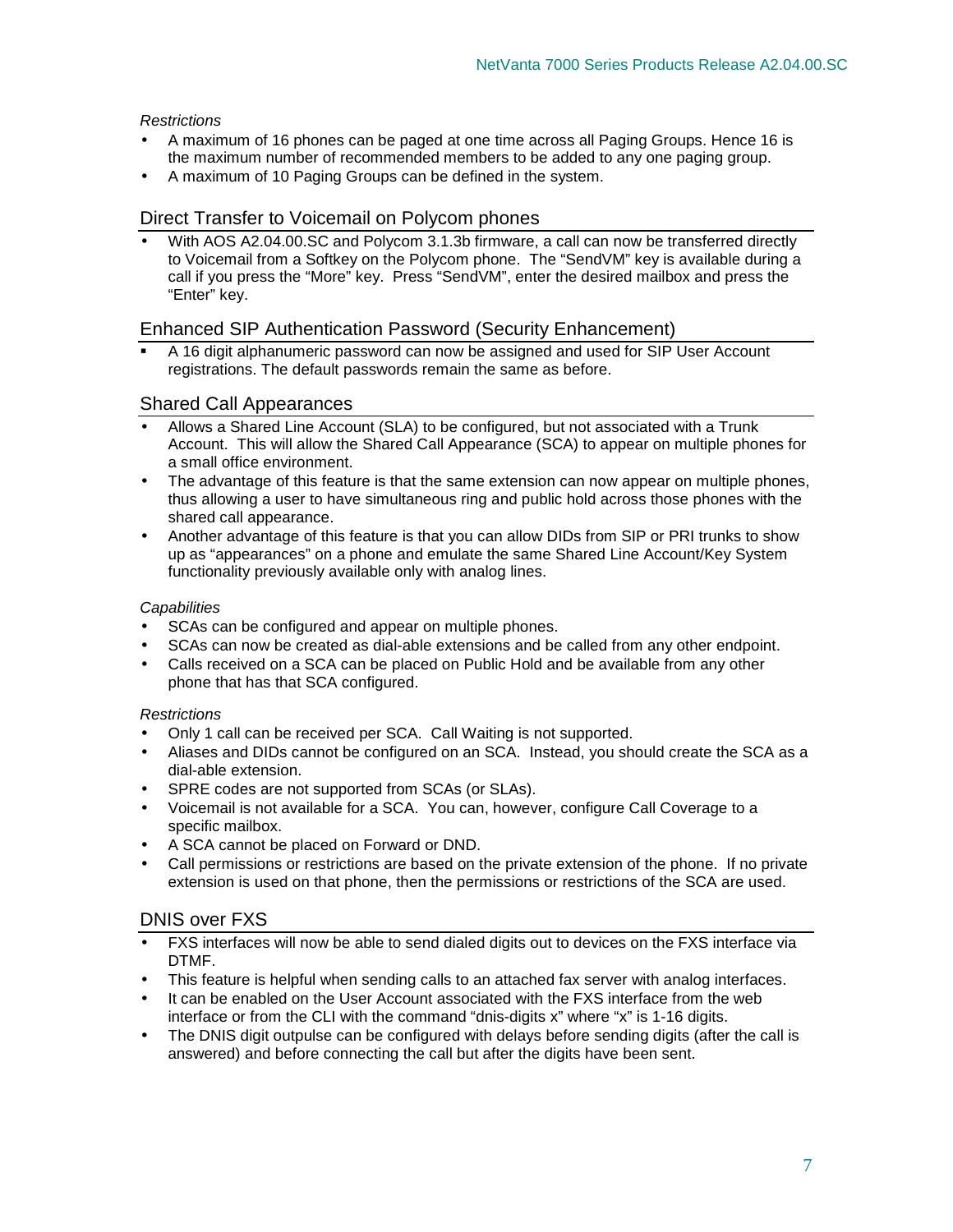## **Summary of Enhancements**

This section highlights the enhancements for AOS A2.04.00.SC.

#### Enhanced IP Phone & User Account Configuration Web Interface

- With AOS A2.04.00.SC, the User Account and IP Phone Config web pages of the NetVanta 7000 have changed considerably to accommodate configuring larger numbers of users and phones.
- These changes allow for an easier way of creating phone and user config..
- Note the following changes:
	- o The User Account page has been made easier to use and retains a similar look and feel of the previous AOS versions
	- o When new User Accounts are created, the default global Call Coverage List of "go\_to\_voicemail" is applied and the default Voicemail Class of Service "normal voicemail" is assigned.
	- o The Phone Configs tab of the IP Phone Configs page has been fully redesigned to allow for individual, batch and CSV template import phone config generation methods.
	- o When a Phone Model is selected, the OUI (first 3 octets of the MAC address) are automatically populated.
	- o The remaining tabs on the IP Phone Configs page have been moved to a new page called IP Phone Globals since all of these settings are global to all or a group of phones.

NOTE: The updated pages could require an additional plug-in for your web browser to view the Flash-based content (Adobe Flash Player Version 10 or later). Most browsers will prompt you for this and allow you to download it automatically.

#### [Web]: Status Groups now auto detect members

• Starting with A2.04.00.SC, status groups may be configured to include members of an entire team (i.e. Sales). When that Status Group is added to a phone, the individual user is omitted. This enhancement keeps users from monitoring themselves and eliminates the need for creating multiple status groups with each one removing a single member.

NOTE: This feature is considered at beta status because it has not completed our full testing suite.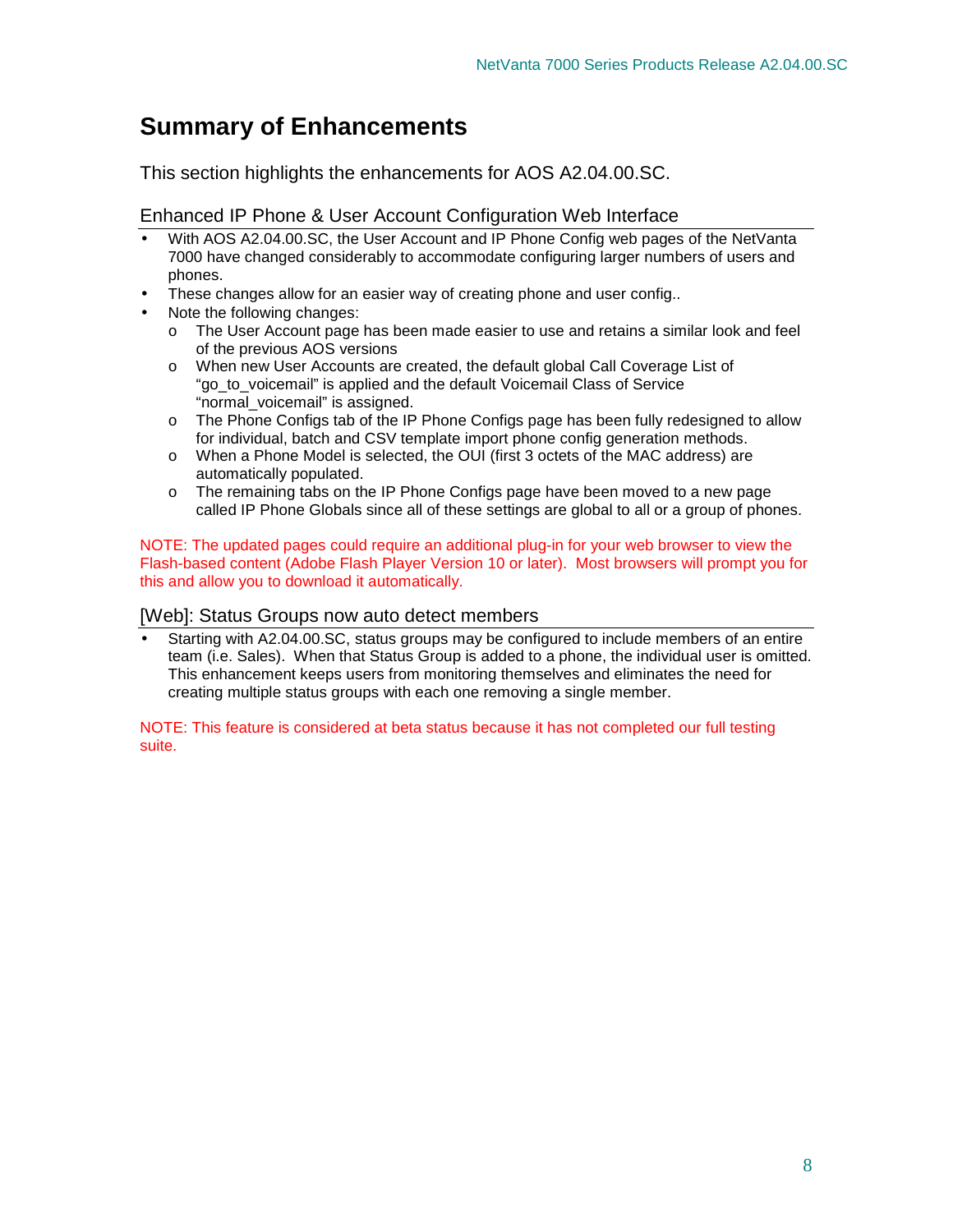## **Summary of Bug Fixes**

This section highlights major bug fixes in AOS version A2.04.00.SC

## User Account resource assigned but not released

Issue Detail

• User Account resource does not free. If a BYE is received at the same time an INFO message is sent as a keep alive, the call will not terminated properly. If all the User Account resources remain in this state, the user will not be able to place phone calls. This only occurred with SIP keep-alive messages enabled on the User Accounts.

#### RTP resource assigned but not released

Issue Detail

• A resource used to produce ring-back in the auto-attendant was not being released after transcoding from G.729 to G.711. A symptom of this issue was the lack of ring back when a user was dialing an extension via the Auto Attendant.

## Caller-ID-Override fails in unattended transfer

Issue Detail

• The command "caller-id-override number-inbound" on a Trunk Account would modify the Caller ID when a call was transferred from the station that originally received it. The override is only supposed to occur initially.

#### Only one call or user can access Voicemail

Issue Detail

• Attended transfers to Voicemail or Auto Attendants could result in resources for those accounts getting stuck in a busy state.

## User can be locked out of Voicemail access

#### Issue Detail

• When accessing voicemail, it was possible for a user to be locked out of the voicemail system if the user entered multiple incorrect passwords.

#### Voicemail check account busy

Issue Detail

• In rare cases, a voice mail account could get stuck in a busy state.

#### Calling Party Number Presentation Restricted not honored by Voicemail Issue Detail

• When a call is received on a PRI trunk with the Presentation field set to Restricted, the Calling Party Number should not be displayed or reported. When this type of call follows Call Coverage to Voicemail, however, the restricted number is recorded in the Voicemail message envelope and played when the message is retrieved.

## Possible reboot when accessing CFLASH

Issue Detail

• A reboot could occur due to filesystem access priority error.

## Outgoing SMTP rejected

Issue Detail

• Some SMTP servers or proxies would reject outbound email logging or Voicemail notifications due to incorrect formatting.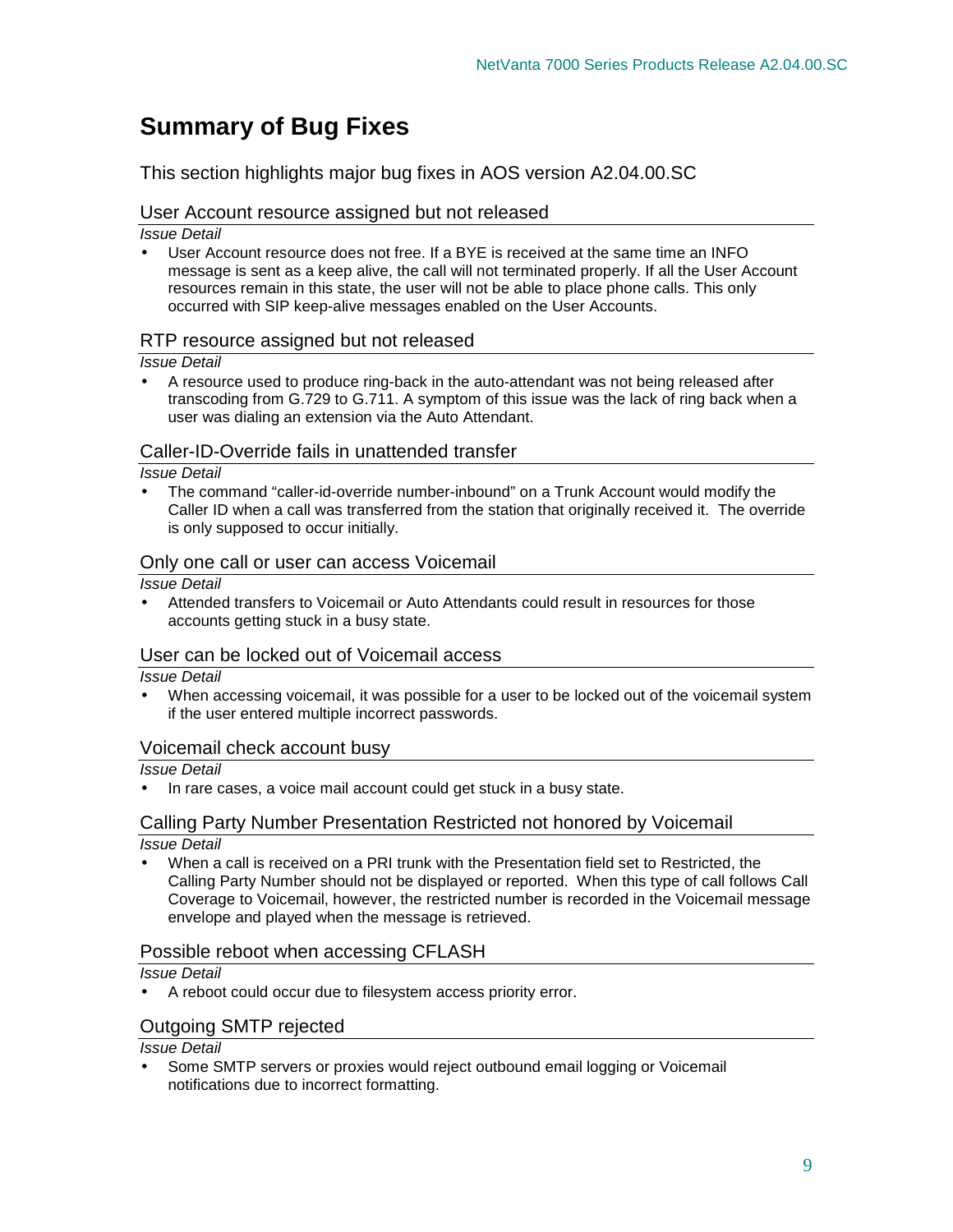## Possible reboot during heavy voicemail load

#### Issue Detail

• Under very stressful voicemail loads, the unit could reset. Conditions require a full Voicemail system (1500 messages), and access to VM by multiple callers (8 max) simultaneously for 10's to 1000's of hours.

#### SPRE \*34 fails to forward remote user account

#### Issue Detail

- When entering a SPRE code to forward a specific account, the user account that originated the SPRE code is forwarded instead of the specified account number.
- For example:
	- 1. Extension 8867 calls \*343029\*1234\*3430\*
	- 2. The NV7000 accepts the forward but forwards extension 8867 to 3430 instead of extension 3029.
	- 3. Since the phone has no way of knowing about User Account forwards, the phone will no longer receive any calls.
- This would affect older configurations using \*34 to forward a virtual extension for Day/Night operation. However, the recommended method to achieve Day/Night mode operation is to implement System Modes (**Configuring System Modes in the NetVanta 7000 Series** http://kb.adtran.com/article.asp?article=2313&p=2).

#### Paging port/account busy

Issue Detail

- If a user calls the SPRE code to page overhead and the call terminates abnormally, the paging account/port would remain busy.
- A timeout value can now be configured using the command "voice overhead-paging connected-timeout x" where x is a value in seconds and the default is 120 seconds.

#### Phone display freezes with a call that is no longer actively ringing

Issue Detail

• In the case where a call is delivered to a phone via a User Account, Ring Group or Shared Line Account, a SIP INVITE message is sent to the phone. If the caller terminates the call before the phone responds to the INVITE with a 100 TRYING message, the NetVanta 7000 Series product may not send a CANCEL message to clear the call properly. This resulted in the phone display showing a call ringing when it had been cleared from the trunk side.

#### Congestion may cause loss of encrypted packets for VPN

#### Issue Detail

• Under heavy load, the NetVanta 7000 Series product could not service packets at the same rate required to encrypt for VPN tunnels. This caused the unit to drop packets. Also, input decryption errors were reported to the terminal due to encrypted packets missing in the sequence. Throughput performance was slightly affected.

#### No ringback on multi-level transfer (Polycom phone only)

#### Issue Detail

- In the following scenario, the caller does not hear ringback.
	- 1. Call is received from PSTN via a SIP Trunk.
	- 2. Call is routed to an Auto Attendant and the caller selects "0" for the Operator Group.
	- 3. An Operator Group member answers the phone and then transfers to an internal user extension. During the transfer, no ringback is heard by the external caller.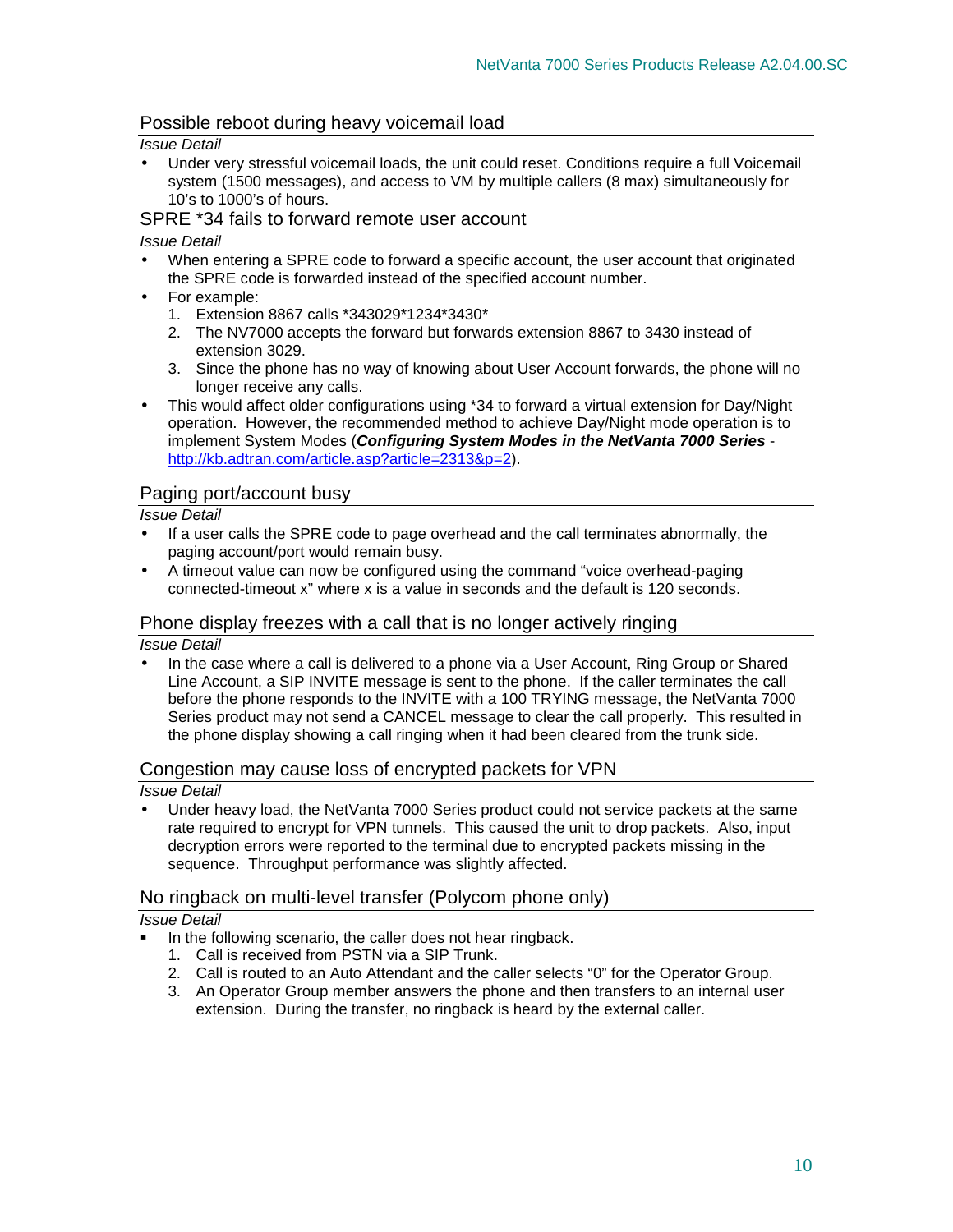## On transfer, Caller ID Override "if-no-cpn" option fails

#### Issue Detail

 When "caller-id-override number-inbound X if-no-cpn" is configured on a Trunk Account, the Caller ID should only be changed if there is no Caller ID number as the call is received on the trunk. In this case, if a call with Caller ID was transferred, the Caller ID number was changed based on what is configured for the Caller ID override.

#### User Account Speed Dials limited to 13 digits

#### Issue Detail

 User Account Speed Dials can be configured with more than 13 digits, but when they were stored they are truncated to 13 digits. This affected speed dial entries for international numbers.

#### Calls on Shared Line Accounts should not be allowed to be parked

#### Issue Detail

 It is invalid to allow calls into Shared Line Accounts to be parked. However, options on some phones allowed this function. The result was that the SPRE code to park the call was processed out the Trunk Account for the SLA.

#### [Web]: IP 700 Display Name truncated to 15 characters

#### Issue Detail

 On the detailed Phone Config page, you can configure a Display Name that is longer than 15 characters, but the config file generation truncated the Display Name to 15 characters.

#### [Web]: Can't add more than 5 secondary lines to phones configs

Issue Detail

 On the detailed Phone Config page, a single phone config was limited to 5 secondary lines. It is valid in some cases to configure more but this is limited by the web interface.

#### [Web]: Grammar settings reset when ANI or DNIS substitution is added

Issue Detail

 When adding a DNIS or ANI:DNIS substitution on a Trunk Account, the From Header grammar setting reverted to the default value.

## [Web]: Shared Call Appearance created incorrectly with Internet Explorer

#### Issue Detail

- When using Internet Explorer to create a new SLA with the SCA box checked, the new account was created but the SCA box was unchecked and all fields were blank (Description, Line Seize Timeout, and SIP Auth Password).
- If the SCA box was checked again, it would not gray out the Trunk Accounts selection.
- **If the rest of the values were completed and Apply was clicked, the values were not saved** and the page failed to close and return to Shared Line Accounts.
- This only occurs with Internet Explorer. Firefox and other browsers work without issue.

## [Web]: Global Call Coverage list reported incorrectly

Issue Detail

 When viewing a User Account, the Call Coverage List displayed the last configured value instead of the currently configured value. If you clicked Apply it would change the existing value to the one that was displayed.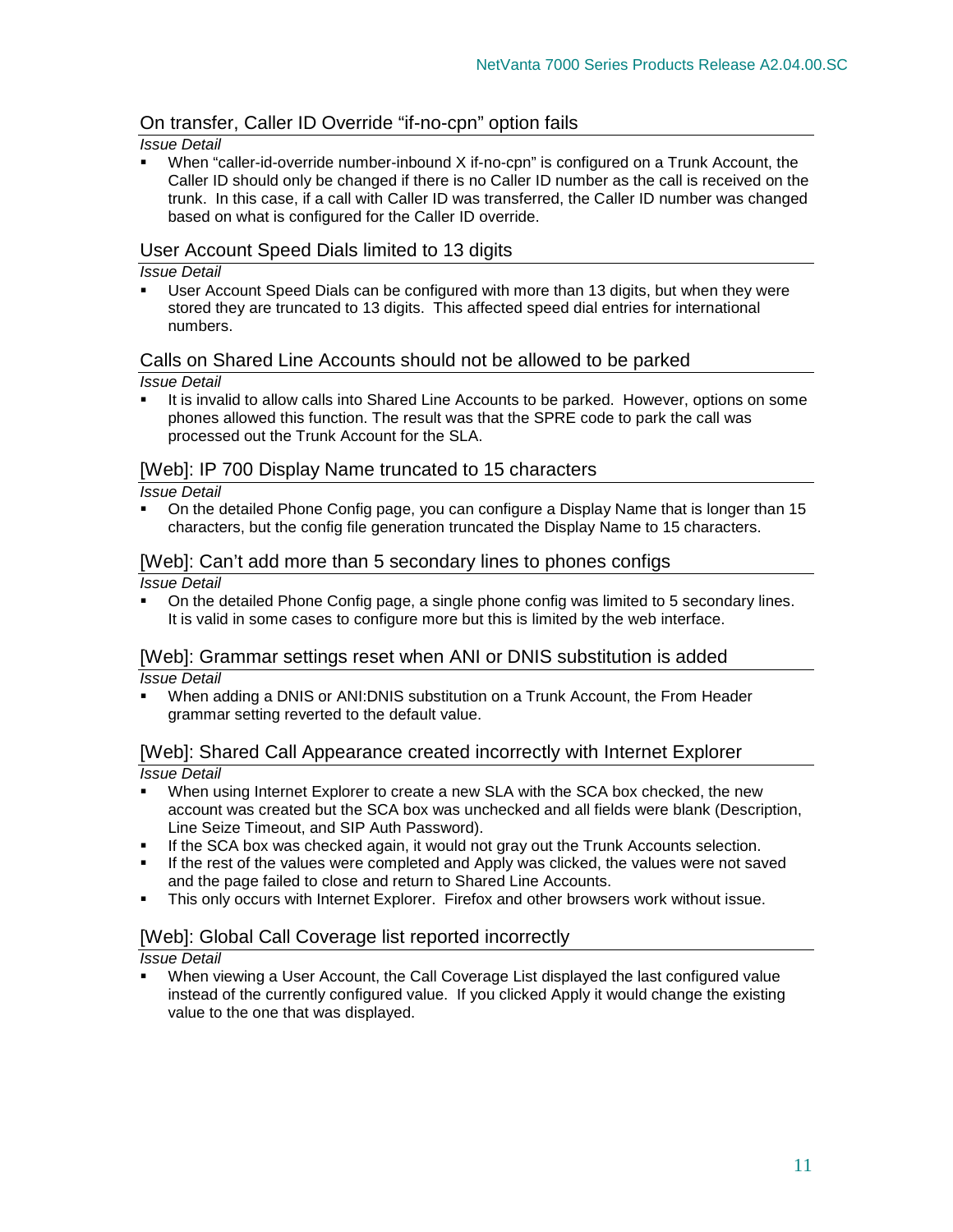## [Web]: Polycom phone config changes from Remote to Local when adding a speed dial entry

#### Issue Detail

 When a speed dial entry is added on the Button Map tab for a phone config, the Boot Profile on the Phone Settings tab was changed from Remote Phone to Local Phone.

#### [Web]: Assigned extensions are not removed from the list of available extensions Issue Detail

 If an extension is added to a phone config, that extension was still listed as available to add until the phone config was saved.

#### [Web]: The same extension can be added to two different IP Phone Configs Issue Detail

 When adding phone config files in batch (manual or CSV), a User Account could be added to two different phone configs. This was because the User Account was not assigned to the phone config until it was saved.

#### [Web]: Tab after adding Speed Dial opens Advanced Settings

#### Issue Detail

 After adding a Speed Dial entry and using Tab to move to the next available field after Label, the Advanced Settings box would open.

#### [Web]: Incorrect PIN or SIP Auth Password saved

#### Issue Detail

 When changing from the default PIN/SIP Auth Password of "1234", the value would be saved as "encrypted" when Password Encryption was not enabled.

#### [Web]: Sync dialog box cannot be closed

Issue Detail

 When importing a large CSV file for batch phone configs, once you click Continue you are prompted with a dialog box asking if you wish to sync the large list of phones. This box could not be acknowledged.

## [Web]: More than one Status Group can be selected in a phone config

#### Issue Detail

 On the Button Map tab, a Status Group could have been selected even if another Status Group was already assigned to begin with another key. The result in saving this config though was that the existing Status Group was replaced with the newly selected Status Group. Only one Status Group is supported per phone.

#### [Web]: Adding new extension to existing phone config results in wrong CoS Issue Detail

 When adding a new User Account to a phone config and creating the User Account in the process, the new user default Class of Service and Voicemail Class of Service were not assigned.

## [Web]: Status Group extension members are added with a leading "\*\*"

#### Issue Detail

 Status Group members for ADTRAN Phone configs were generated with a "\*\*" in front of the extension which results in an invalid Status for that member (icon with a question mark over it).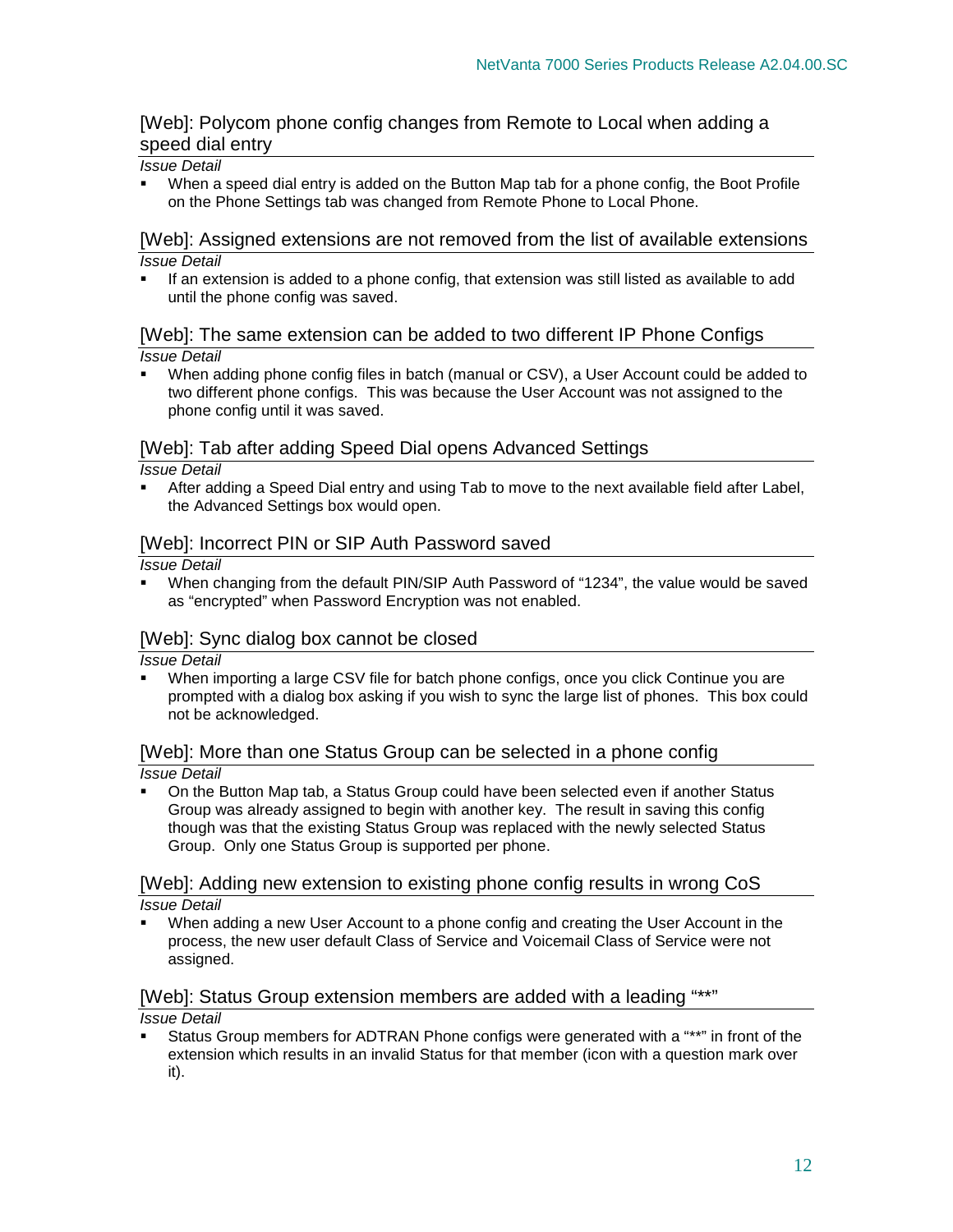## [Web]: New user defaults not assigned when creating virtual users

#### Issue Detail

 When a User Account was created as Virtual (instead of SIP or Analog), the default values for Class of Service, Call Coverage, and Voicemail were not assigned.

#### [Web]: Default Settings are not applied to new and existing users Issue Detail

 On the IP Phone Globals page, when applying values on the Default Settings tab you can choose whether to apply to New Configurations or New and Existing Configurations. Selecting New and Existing Configurations would only update the settings for New

#### Configurations.

#### [Web]: Adding a new extension defaults to one line key

Issue Detail

 When adding a secondary extension to an existing phone config, only one line key was added by default. For ADTRAN phones, at least 2 line keys are needed for that extension to allow transfers.

#### [Web]: Error when clicking an extension on the Voicemail Status page Issue Detail

 A 404 Not Found error was displayed when navigating to the Voicemail Status page and clicking on an extension.

#### [Web]: Applying changes to a Shared Call Appearance changes seize-timeout Issue Detail

 When applying any changes to a Shared Line Account configured as SCA (Shared Call Appearance), the seize-timeout value would be changed from the default of 15 seconds to 5 seconds. This could result in a busy signal when a user takes longer than 5 seconds to dial from a SCA.

## [Web]: Communication error during CSV import

Issue Detail

 When importing a CSV file containing phone MAC and model information, a communication error was presented when the staged phone configs were saved.

## [Web]: Forward Disconnect Delay disabled when creating a new analog user

Issue Detail

 When creating a new analog User Account, the value shown for Forward Disconnect Delay on the User Config tab was "Disabled" but the actual value configured in the system was "500ms". If you clicked Apply, the web interface would disable Forward Disconnect Delay. If you clicked Cancel first and edit the User Account again, the web interface would reflect the correct value of "500ms".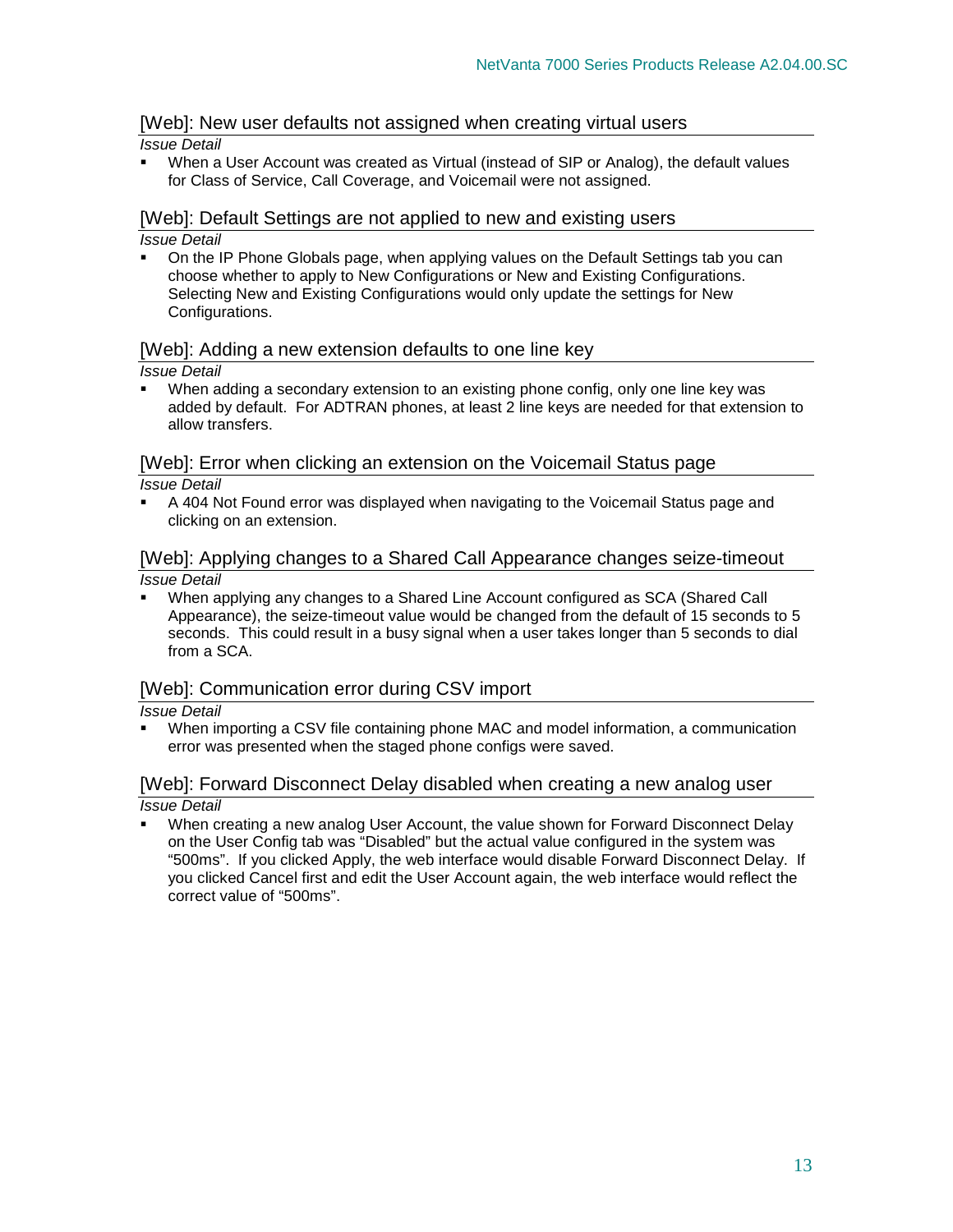## **Upgrade Instructions**

Several steps need to be taken to assure a valid upgrade. First, save your existing configuration via the Configuration page in the web interface under Utilities (remember to include voice settings).

## **Accessing AOS A2.04.00.SC**

AOS A2.04.00.SC is available by going to http://www.adtran.com/support and selecting Software Downloads. Then choose the NetVanta 7060 or 7100.

## **AOS Upgrade Instructions**

- 1. Upload the AOS Image to FLASH via the Firmware page in the web interface or via FTP.
- 2. From the web interface, choose the new image as the Primary Firmware and click Apply.
- 3. (Optional) Copy previous Primary AOS image to CFLASH.
- 4. If using the web interface, select the Primary and Backup images from the drop-down lists and click Apply. If using the Command Line Interface in Global Configuration Mode, enter "boot system cflash NV7100A-A2-03-00- E.biz X Y verify" where "X" is the location of the backup firmware image and "Y" is the name of that firmware image.

The "verify" keyword tells the system to check the AOS image to make sure it was uploaded properly before applying it. Note that the filename may be different for other NetVanta 7000 Series products.

5. After the AOS image is applied, then click Reboot unit or enter "reload" and select "y" to save and to reload.

## **AOS Bootcode Details**

When upgrading to AOS A2.04.00.SC, an upgrade to the Bootcode is not required.

## **IP 700 Series Phone Upgrade Instructions**

To upgrade your IP 700 Series Phones, you will need to complete 3 basic steps:

- 1. Upload the new firmware and bootrom files to your boot server via FTP.
- 2. Select the appropriate new version of firmware and bootrom for the IP 706 and IP 712 on the IP Phone Globals page, on the Boot Settings tab, under Default Firmware.
- 3. Reboot the phones and confirm they download the new firmware images.

## **Polycom Phone Upgrade Instructions**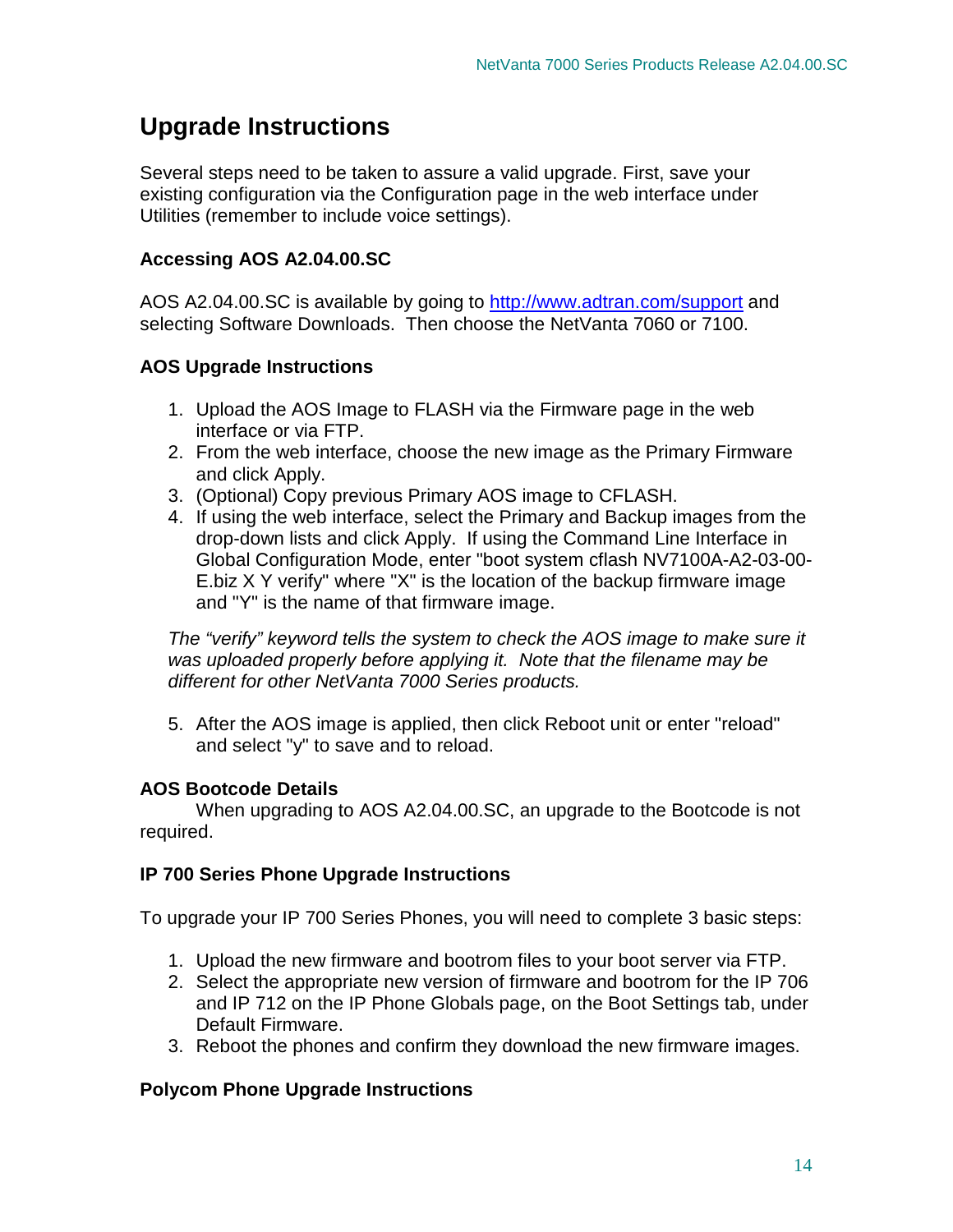To upgrade your Polycom Phones, you will need to complete each of the following steps:

- 1. Copy the entire contents of the zip file found on ADTRAN's website to the Polycom folder on CFLASH using FTP.
- 2. Erase sip.ld from the Polycom folder on CFLASH.
- 3. Upload both sip.cfg and sip.ver from the zip file to FLASH/NONVOL using FTP. These files can also be copied from CFLASH using the following commands:
	- a. "copy cflash Polycom/sip.cfg flash sip.cfg"
	- b. "copy cflash Polycom/sip.ver flash sip.ver"
- 4. Reboot the phones and confirm they download the new firmware images.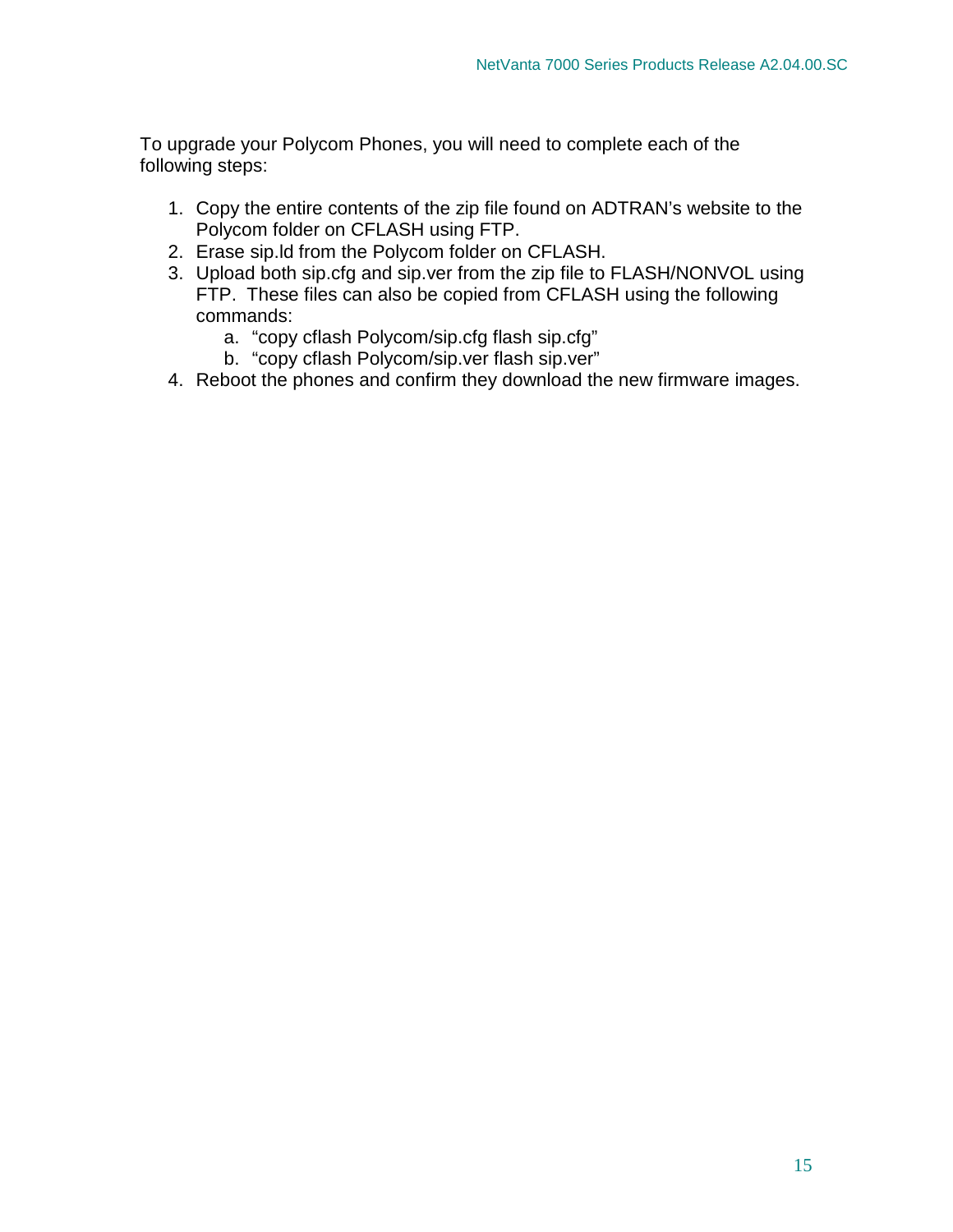## **Appendix A – Errata for A2.04.00.SC**

The following is a list of errata that exists in A2.04.00.SC.

## Calls into Voicemail or Auto Attendant incorrectly record Lost Packets

Issue Detail

- The output of "show voice quality-stats" reports many lost packets on calls to Voicemail or Auto Attendant.
- Errata Justification
- These statistics are inaccurate for Voicemail and Auto Attendant due to the fact that no RTP packets are sent during the silences between prompts. They do not reflect actual voice quality issues.

## \*61 SPRE Does Not Work for International Numbers

## Issue Detail

 When adding a speed dial for international numbers with the \*61 SPRE code, the system will return an error (484 Address Incomplete).

Errata Justification

This will be addressed in a future release of AOS.

## Attended transfer with SNOM M3 handset fails

#### Issue Detail

- When attempting attended transfers with SNOM M3 handsets, the call is redirected to the transferor incorrectly.
- Unattended/Blind transfers do not experience this issue.

Errata Justification

Attended transfer is not supported when initiated by SNOM M3 phones.

## "Num-rings 0" fails on User Accounts and Ring Groups

Issue Detail

- For User Accounts, a call may be cancelled after 17 rings and Call Coverage will be processed.
- For Ring Groups, a call may be cancelled after the highest "num-rings" value for members in the Ring Group. Call Coverage will then be processed.

Errata Justification

This will be addressed in a future release of AOS.

## [Web]: Error when viewing Trunk Account config page

Issue Detail

 If a SIP Trunk Account has ANI or DNIS Substitution configured, that page will fail to load with a 503 Server error.

Errata Justification

 The configuration for the Trunk Account can be modified from the Command Line Interface (CLI).

## [Web]: Associated Accounts not listed in order configured on phone

## Issue Detail

 On the IP Phone Configs page, the list of Associated Accounts for each phone is displayed in numeric order rather than the order configured on the phone keys.

Errata Justification

- If you select the phone config and view/edit it, the order of the Button Map is correct.
- This will be addressed in a future release of AOS.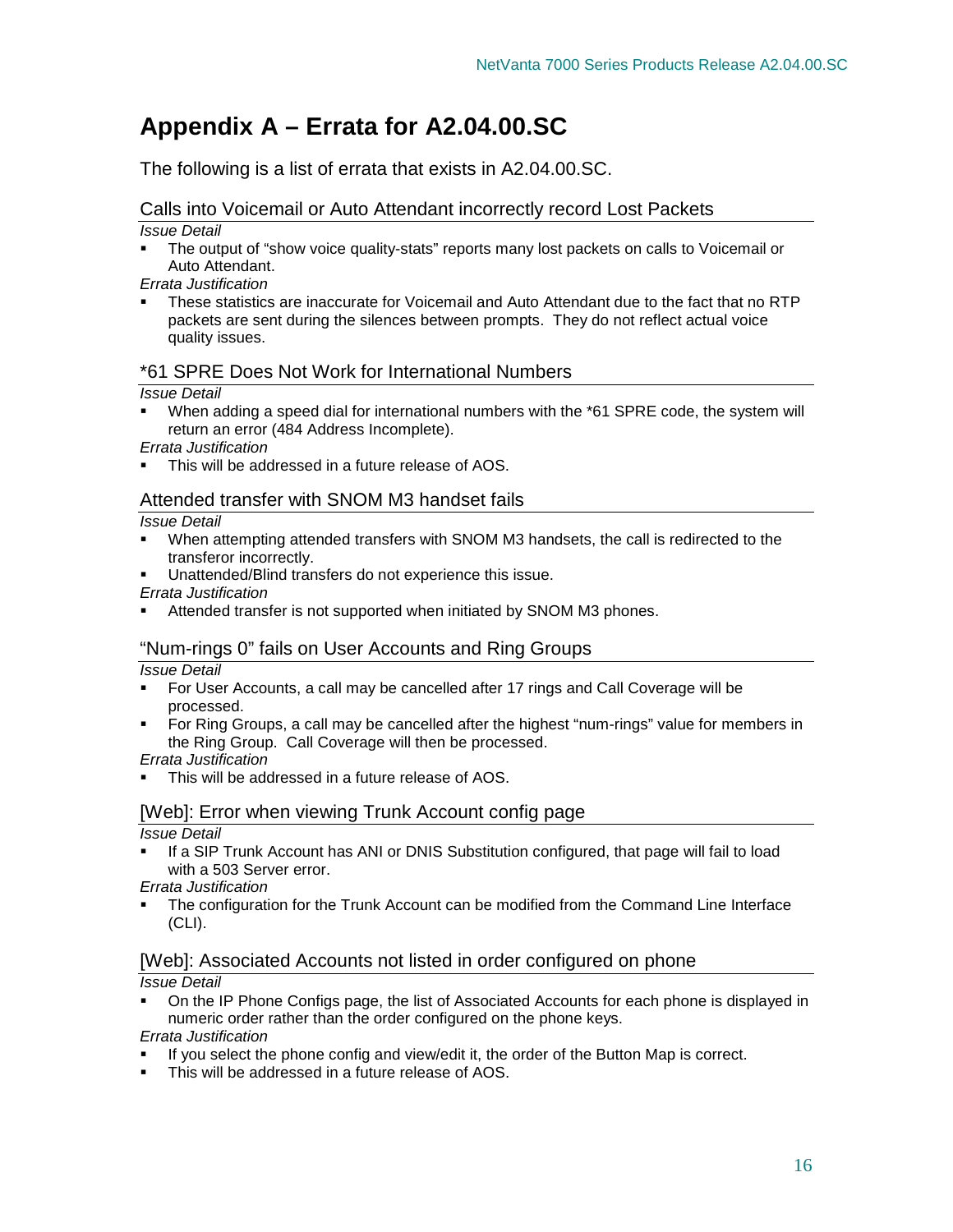## [Web]: Personal Phone Manager Caller-ID List disappears intermittently

#### Issue Detail

 The Caller-ID List content disappears from the Personal Phone Manager webpage. However, this only lasts for a few hours and the list contents will be visible again.

Errata Justification

This will be addressed in a future release of AOS.

## [Web]: Error on configuring Call Coverage to external number

#### Issue Detail

 When configuring Call Coverage to an external number, the web interface does not insert a "9" in front of the number.

Errata Justification

This will be addressed in a future release of AOS.

## [Web]: Class of Service Member List may not load

Issue Detail

 Intermittently, the Member List may not load when clicking on the number of Users Assigned to a specific Class of Service.

Errata Justification

This will be addressed in a future release of AOS.

## [Web]: Cannot Add Reject Template or Delete Template for SLAs and SCAs Issue Detail

- For Shared Line Accounts (SLAs), clicking Add Reject Template adds the value to the Accept Template. Also, selecting a template and clicking Delete Template does not remove the template or provide an error.
- For Shared Line Accounts configured as Shared Call Appearances (SCAs), clicking Add Reject Template adds the value to the Accept Template. Also, selecting a template and clicking Delete Template does not remove the template and instead reorders the list. Errata Justification

These values can be configured in the Command Line Interface (CLI) without issue.

• This may be addressed in a future release of AOS.

## [Web]: Error when adding more than 10 Polycom MAC addresses

Issue Detail

 On the Manual Input tab, when entering more than 10 Polycom MAC addresses at the same time and saving them an error is given and the phone config is not saved.

Errata Justification

- If the number of MAC addresses is limited, the issue will likely not occur.
- This may be addressed in a future release of AOS.

## [Web]: Delay after clicking Apply on Shared Line Account detail page

Issue Detail

 After clicking Apply on a specific Shared Line Account (SLA) page, there could be a 10-30 second delay before returning to the main SLA page.

Errata Justification

This may be addressed in a future release of AOS.